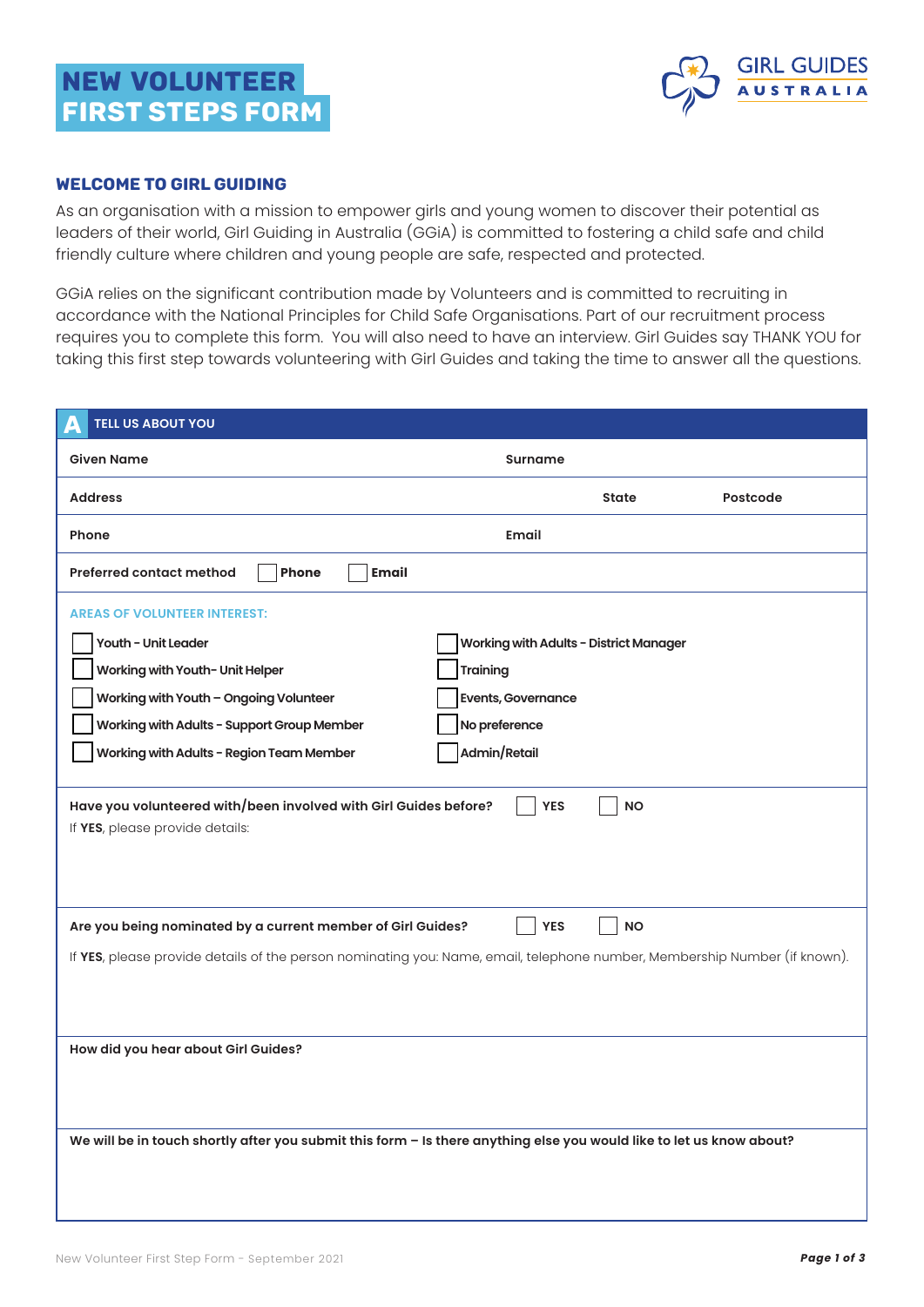| B<br>TELL US ABOUT YOUR EXPERIENCE                                                                                                                                                 |                                                                                                                     |                           |           |                           |  |  |  |
|------------------------------------------------------------------------------------------------------------------------------------------------------------------------------------|---------------------------------------------------------------------------------------------------------------------|---------------------------|-----------|---------------------------|--|--|--|
| 1. DETAILS OF THE VOLUNTEER ROLE (If known)                                                                                                                                        |                                                                                                                     |                           |           |                           |  |  |  |
| <b>Position title</b>                                                                                                                                                              | GGA/SGGO                                                                                                            |                           |           |                           |  |  |  |
| <b>Reports to</b>                                                                                                                                                                  |                                                                                                                     | Location                  |           |                           |  |  |  |
| <b>Details of responsibility</b>                                                                                                                                                   |                                                                                                                     | <b>Appointment period</b> |           |                           |  |  |  |
| 2. VOLUNTEERING EXPERIENCE Please provide your volunteering history for the past 10 years. Should there be gaps in your<br>volunteering please include these with reason for gaps. |                                                                                                                     |                           |           |                           |  |  |  |
| Organisation                                                                                                                                                                       | Role/position                                                                                                       | From (date)               | To (date) | <b>Reason for leaving</b> |  |  |  |
|                                                                                                                                                                                    |                                                                                                                     |                           |           |                           |  |  |  |
|                                                                                                                                                                                    |                                                                                                                     |                           |           |                           |  |  |  |
|                                                                                                                                                                                    |                                                                                                                     |                           |           |                           |  |  |  |
|                                                                                                                                                                                    |                                                                                                                     |                           |           |                           |  |  |  |
|                                                                                                                                                                                    | 3. EMPLOYMENT EXPERIENCE Please provide your employment history for the past 10 years. Should there be gaps in your |                           |           |                           |  |  |  |
|                                                                                                                                                                                    | employment please include these with reason for gaps.                                                               |                           |           |                           |  |  |  |
| Organisation                                                                                                                                                                       | Role/position                                                                                                       | From (date)               | To (date) | <b>Reason for leaving</b> |  |  |  |
|                                                                                                                                                                                    |                                                                                                                     |                           |           |                           |  |  |  |
|                                                                                                                                                                                    |                                                                                                                     |                           |           |                           |  |  |  |
|                                                                                                                                                                                    |                                                                                                                     |                           |           |                           |  |  |  |
|                                                                                                                                                                                    |                                                                                                                     |                           |           |                           |  |  |  |
|                                                                                                                                                                                    | 4. GIRL GUIDING EXPERIENCE Please provide your history with Girl Guides - anywhere, anytime.                        |                           |           |                           |  |  |  |
| Organisation                                                                                                                                                                       | Role/position                                                                                                       | From (date)               | To (date) | <b>Reason for leaving</b> |  |  |  |
|                                                                                                                                                                                    |                                                                                                                     |                           |           |                           |  |  |  |
|                                                                                                                                                                                    |                                                                                                                     |                           |           |                           |  |  |  |
|                                                                                                                                                                                    |                                                                                                                     |                           |           |                           |  |  |  |
|                                                                                                                                                                                    |                                                                                                                     |                           |           |                           |  |  |  |